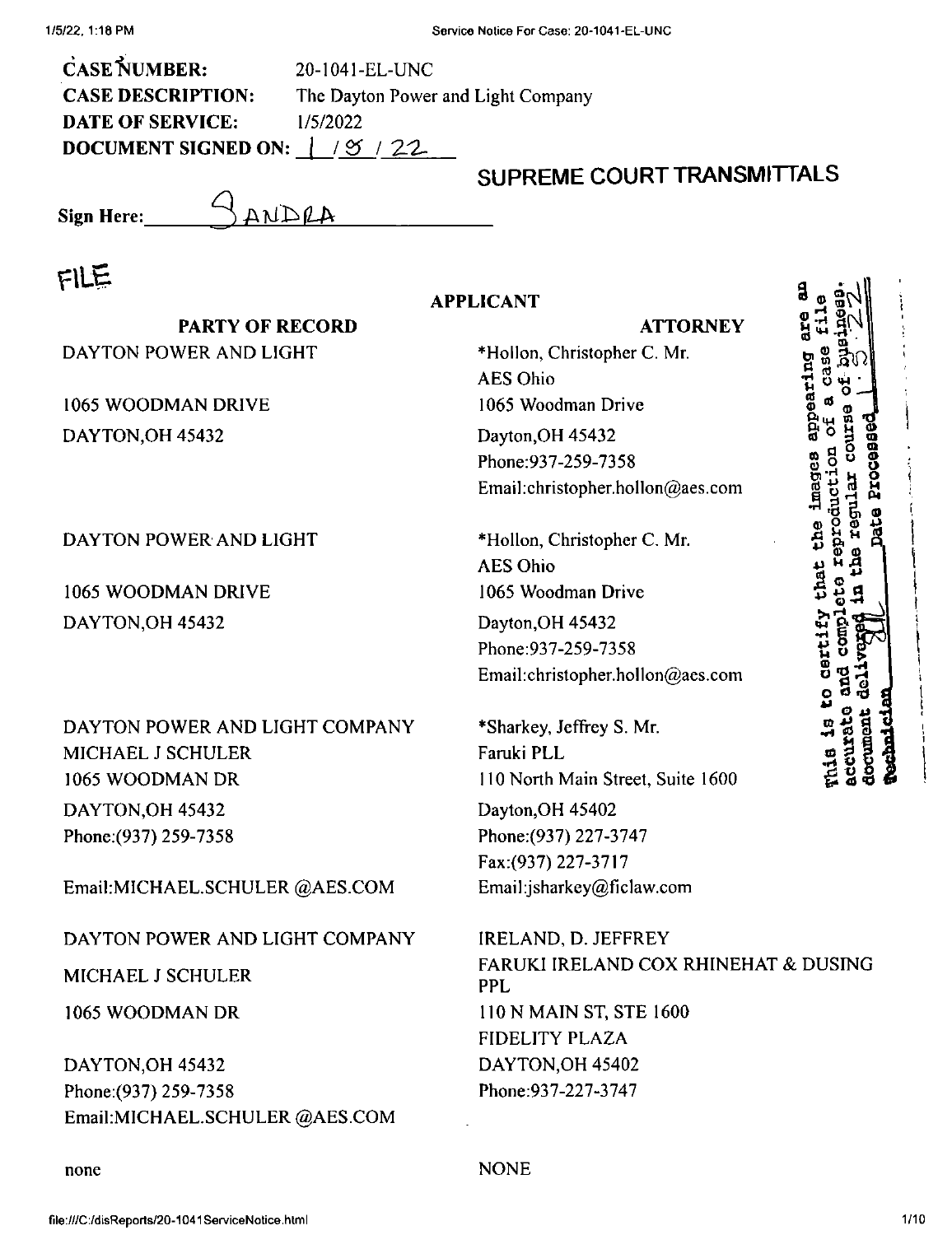none

none

none

none

none

 $\mathbf{r}$  $\omega$ 

### **PARTY OF RECORD**

### **ATTORNEY**

## Dayton,OH 45432 Phone;937-259-7358 Email:christopher.hollon@aes.com \*Vorys, William V Mr. Dickinson Wright PLLC 150 East Gay Street, Suite 2400 Columbus,OH 43215 Phone:614-744-2936 Fax:248-433-7274 Email:wvorys@dickinsonwright.com \*Whitfield, Angela Mrs. Carpenter Lipps & Leland LLP 280 North High Street, Suite 1300 Columbus,OH 43215 HEALEY, CHRISTOPHER 65 E STATE STREET SUITE 700 COLUMBUS,OH 43215 Phone:614-466-9571 Email:CHRISTOPHER,HEALEY@OCC.OHIO.GOV **ATTORNEY** \*Hollon, Christopher C. Mr. AES Ohio 1065 Woodman Drive \*Bingham, Deb J. Ms. Office of the Ohio Consumers' Counsel 65 East State Street, 7th Floor Columbus,OH 43215-4203 Phone:614-466-1311 Fax:6I4^66-9475 Email:debra.bingham@occ.ohio.gov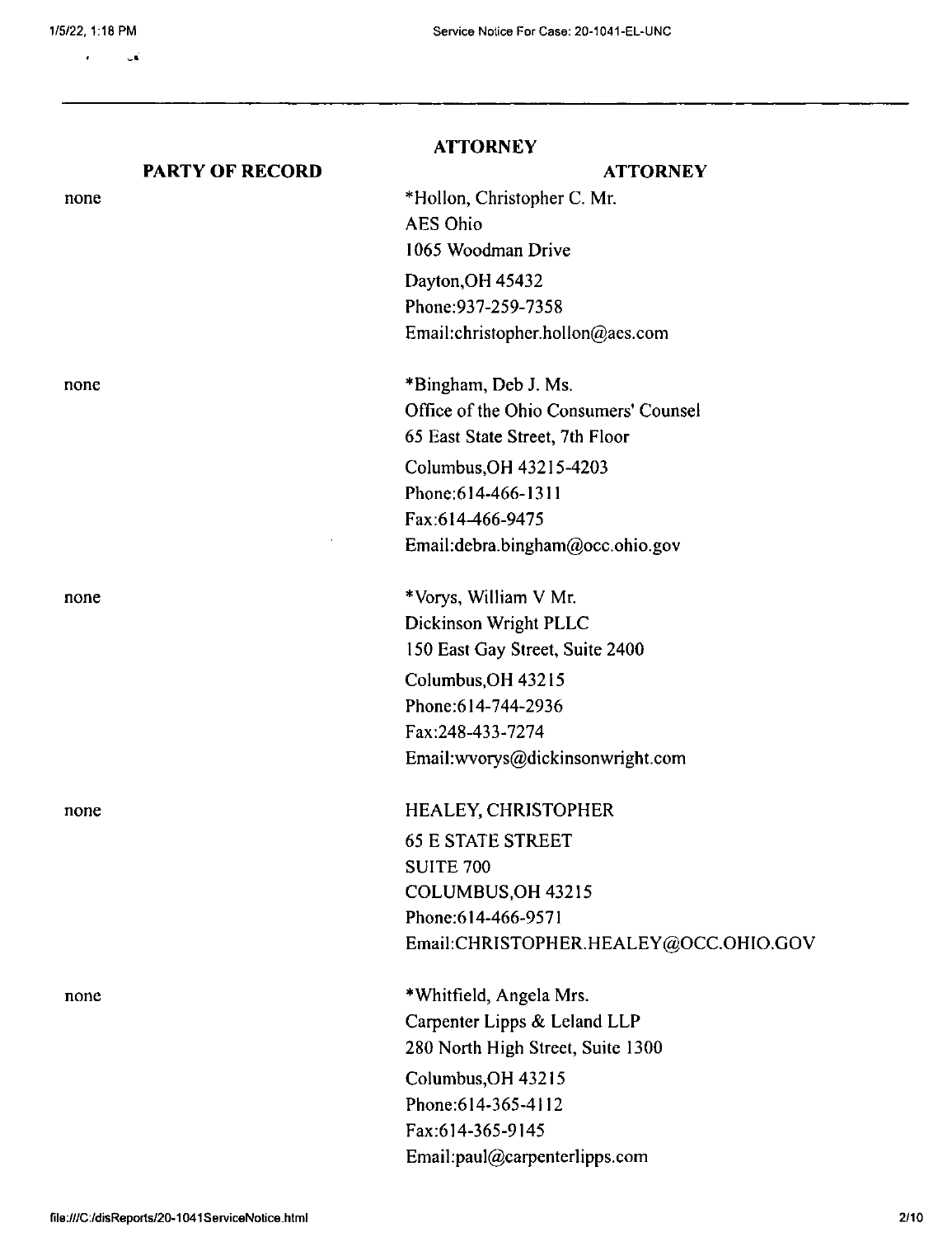| 1/5/22, 1:18 PM    | Service Notice For Case: 20-1041-EL-UNC    |
|--------------------|--------------------------------------------|
| $none \rightarrow$ | *Keaney, Mark T.                           |
|                    | Benesch, Friedlander, Coplan & Aronoff LLP |
|                    | 41 S High Street Ste 2600                  |
|                    | Columbus, OH 43215                         |
|                    | Phone: (614) 223-9369                      |
|                    | Fax:(614) 223-9330                         |
|                    | Email:mkeaney@beneschlaw.com               |
| none               | LONG, TODD A.                              |
|                    | MCNEES WALLACE & NURICK                    |
|                    | 21 EAST STATE ST., 17TH FLOOR              |
|                    | COLUMBUS, OH 43215                         |
|                    | Phone: 614-719-2842                        |
|                    | Fax:614-469-4653                           |
|                    | Email:TLONG@MCNEESLAW.COM                  |
| none               | *Parram, Devin D. Mr.                      |
|                    | <b>Bricker and Eckler</b>                  |
|                    | 100 South Third Street                     |
|                    | Columbus, OH 43215                         |
|                    | Phone: 614-227-2300                        |
|                    | Fax:614-227-2390                           |
|                    | Email:dparram@bricker.com                  |
| none               | *Hehmeyer, Kari D. Ms.                     |
|                    | Benesch, Friedlander, Coplan & Aronoff LLP |
|                    | 41 South High Street                       |
|                    | Suite 2600                                 |
|                    | Columbus, OH 43215-6164                    |
|                    | Phone: 614-223-9344                        |
|                    | Fax:614-223-9330                           |
|                    | Email:khehmeyer@beneschlaw.com             |
| none               | Mains, Rachael N                           |
|                    | Bricker & Eckler LLP                       |
|                    | 100 S Third Street                         |
|                    | Columbus, Ohio 43215                       |
|                    | Phone: 614 227-2300                        |
|                    | Fax:614-227-2390                           |
|                    | Email:rmains@bricker.com                   |
| none               | *Naeder, Kimberly M. Mrs.                  |
|                    | Office of Ohio Attorney General            |
|                    | 30 East Broad Street                       |
|                    |                                            |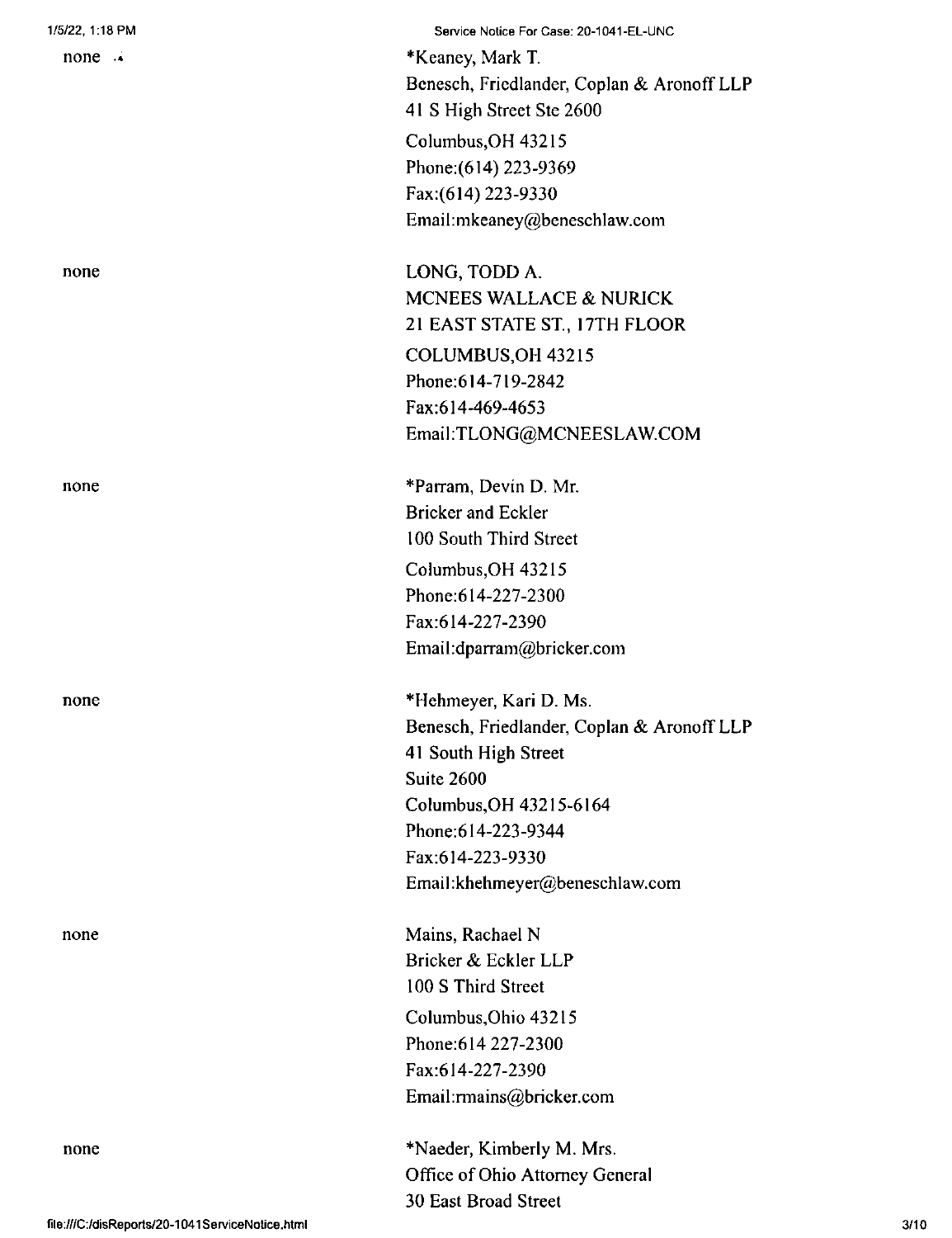$\mathbf{u}^{\mathrm{max}}$ 

**>**

none

none

none

Á

none

none

26th Floor Columbus,OH 43215 Phone:614-466-4397 Fax:866-483-1098 Email:kimberly.naeder@ohioattomeygeneral.gov

\*Sharkey, Jeffrey S. Mr. Faruki PLL <sup>I</sup> lO North Main Street, Suite 1600 Dayton,OH 45402 Phone;(937) 227-3747 Fax:(937) 227-3717 Email:jsharkey@ficlaw.com

\*Allen, Bethany IGS Energy 6100 Emerald Parkway Dublin,OH 43016 Phone:(614)659-5384 Email:bethany.allen@igs.com

LEPPLA, MIRANDA R. ATTORNEY XXXXXVORYS, SATER, SEYMOUR AND PEASE LLPXXXXX XXXXX52 EAST GAY STREETXXXXX XXXXXNO LONGER AT THIS FIRMXXXXX COLUMBUS,OHIO 43216-1008 Phone:614-464-5462 Fax:614-719-5146 Email;MRLEPPLA@VORYS.COM

\*Wilson, Ambrosia E. Office of the Ohio Consumers' Counsel 65 East State Street, 7th Floor Columbus,OH 43215-4213 Phone;614-466-1292 Email:ambrosia.wilson@occ.ohio.gov

\*Vijaykar, Nikhil Mr. Environmental Law & Policy Center 35 E Wacker Drive Ste 1600 Chicago,IL 60601 Phone:(312)795-3747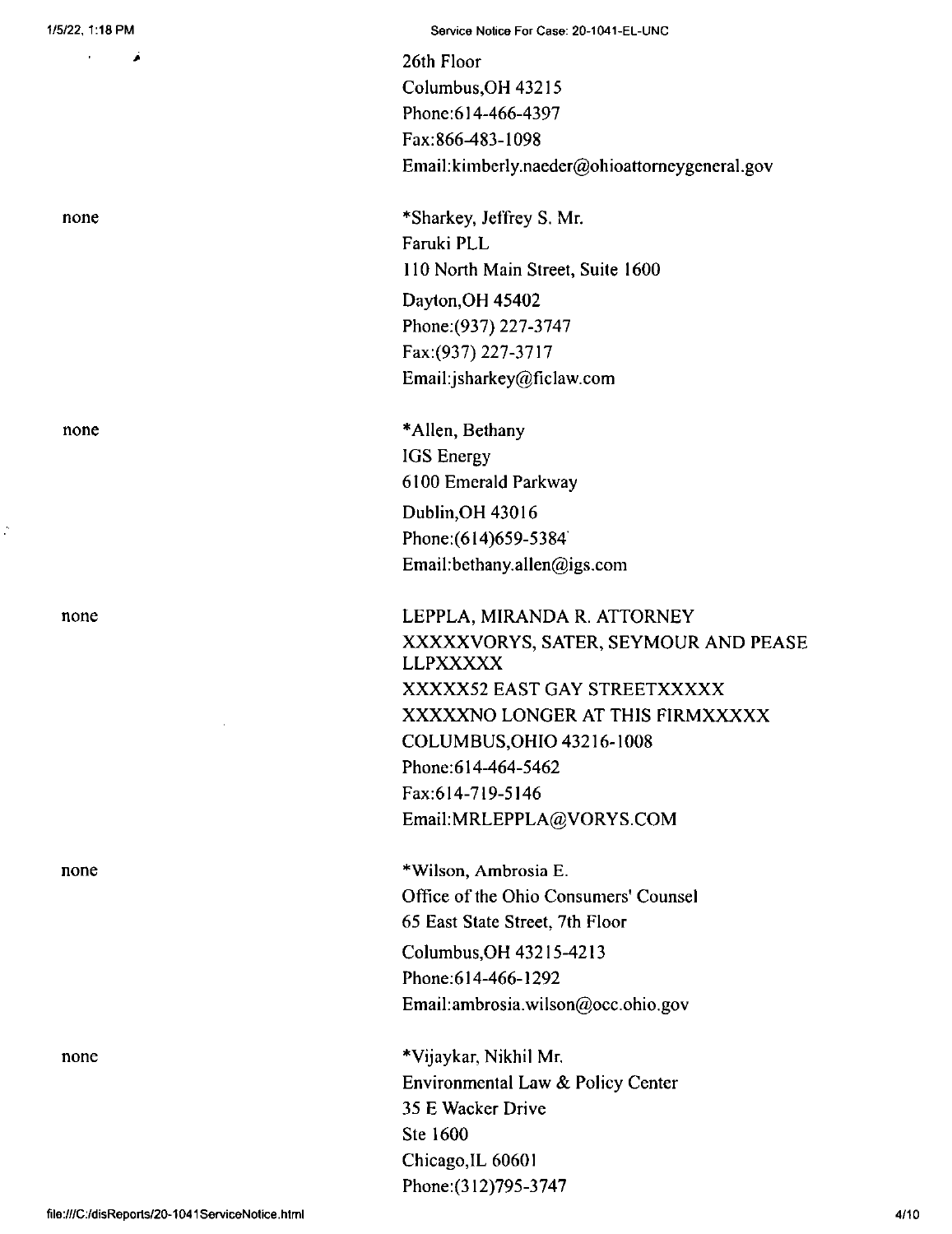4

none

none

 $\mathcal{L}$ 

none

none

none

Service Notice For Case: 20-1041-EL-UNC Fax:(312)795-3730 Email:nvijaykar@elpc.org

\*Mallamee, Patricia J. Ms. Ohio Consumers' Counsel 65 E. State St. 7th Floor Columbus,OH 43215 Phone:614-466-1310 Email:patricia.mallarnee@occ.ohio.gov

\*Orahood, Teresa Bricker & Eckler LLP 100 South Third Street Columbus,OH 43215-4291 Phone:(6l4) 227-4821 Fax:(614) 227-2390 Email:torahood@bricker.com

\*Pirik, Christine M.T. Dickinson Wright, PLLC 150 E. Gay Street Suite 2400 Columbus,OH 43215 Phone:(614) 595-6851 Fax:844-670-6009 Email:cpirik@dickinsonwright.com

KELTER, ROBERT ATTORNEY AT LAW ENVIRONMENTAL LAW & POLICY CENTER 35 EAST WACKER DRIVE SUITE 1600 CHICAGO ,IL 60601-2206 Phone;312-795-3734 Fax:312-795-3730 Email:RKELTER@ELPC.ORG

 $\frac{1}{2}$ 

CHICAGO,IL 60601 Phone:(312) 795-3718 Email:RLAZER@ELPC.ORG LAZER, REBECCA LEGAL ASSISTANT ENVIRONMENTAL LAW & POLICY CENTER 35 E WACKER DR STE 1600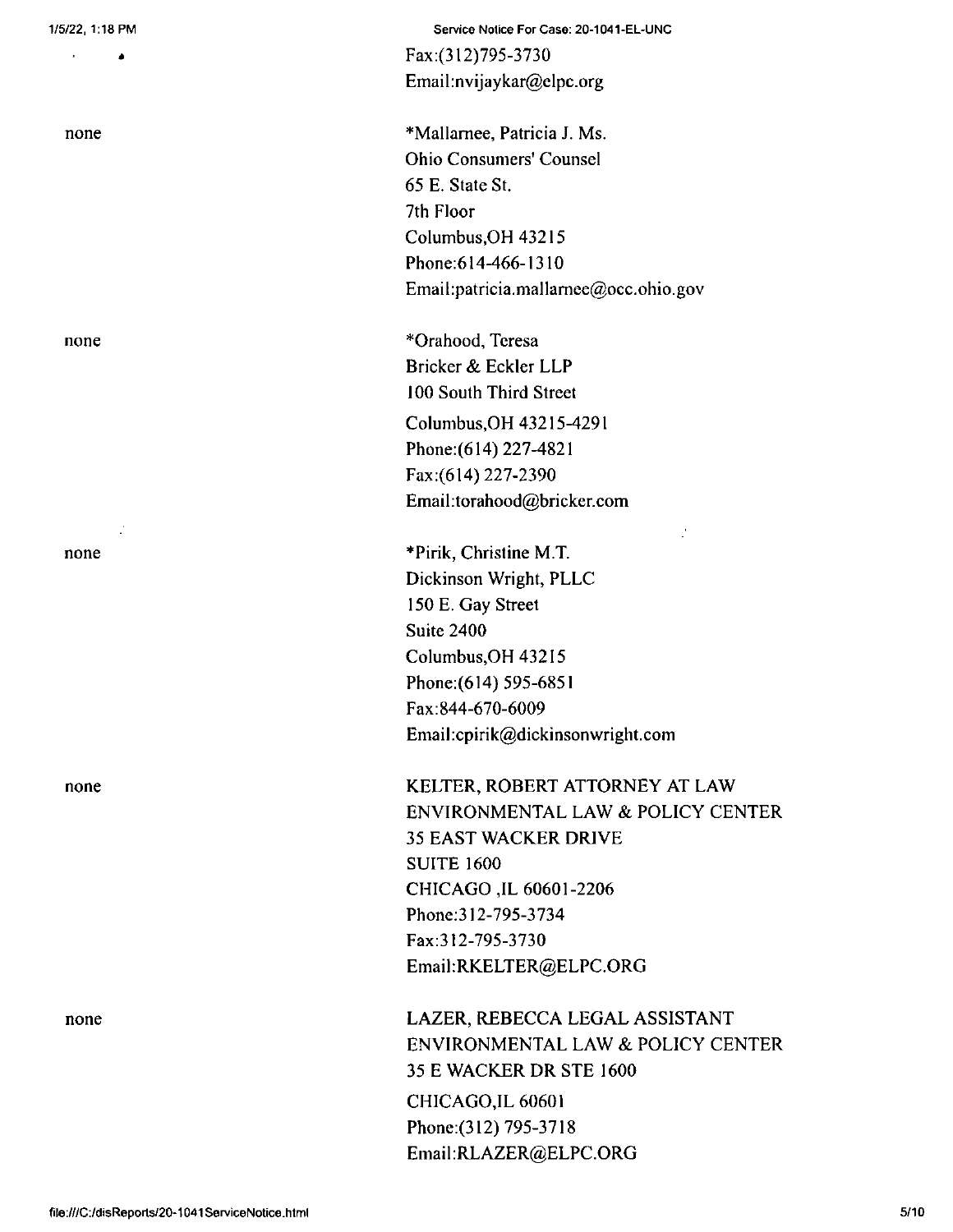| 1/5/22, 1:18 PM |  |  |
|-----------------|--|--|
|-----------------|--|--|

none Á

#### none

none

none

none

none

Service Nolice For Case: 20-1041-EL-UNC \*Bojko, Kimberly W. Mrs. Carpenter Lipps & Leland LLP 280 North High Street 280 Plaza Suite 1300 Columbus ,OH 43215 Phone:614-365-4100 Fax:614-365-9145 Email:bojko@carpenterlipps.com

\*Spencer, Ken Mr. Armstrong & Okey, Inc. 222 East Town Street, 2nd Floor Columbus,OH 43215 Phone:614-224-9481 Fax:614-224-5724 Email:kspencer@aando.com

\*Greene, Tracy J. Mrs. Ohio Consumers' Counsel 65 East State St. 7th Floor Columbus,OH 43215 Phone:614-466-9547 Fax:614-466-8574 Email:tracy.greene@occ.ohio.gov

\*Fischer, Mary E. Ms. Public Utilities Commission of Ohio 180 E. Broad St. Columbus,OH 43215 Phone:(614)466-0469 Email:mary.fischer@puco.ohio.gov

BOTSCHNER-O'BRIEN, AMY OFFICE OF THE OHIO CONSUMERS' COUNSEL 65 EAST STATE ST, 7TH FL COLUMBUS,OH 43215 Phone:614-466-9575 Email:AMY.BOTSCHNER.OBRIEN@OCC.OHIO.GOV

COLUMBUS,OH 43215-4203 MICHAEL, WILLIAM 65 E STATE ST 7TH FL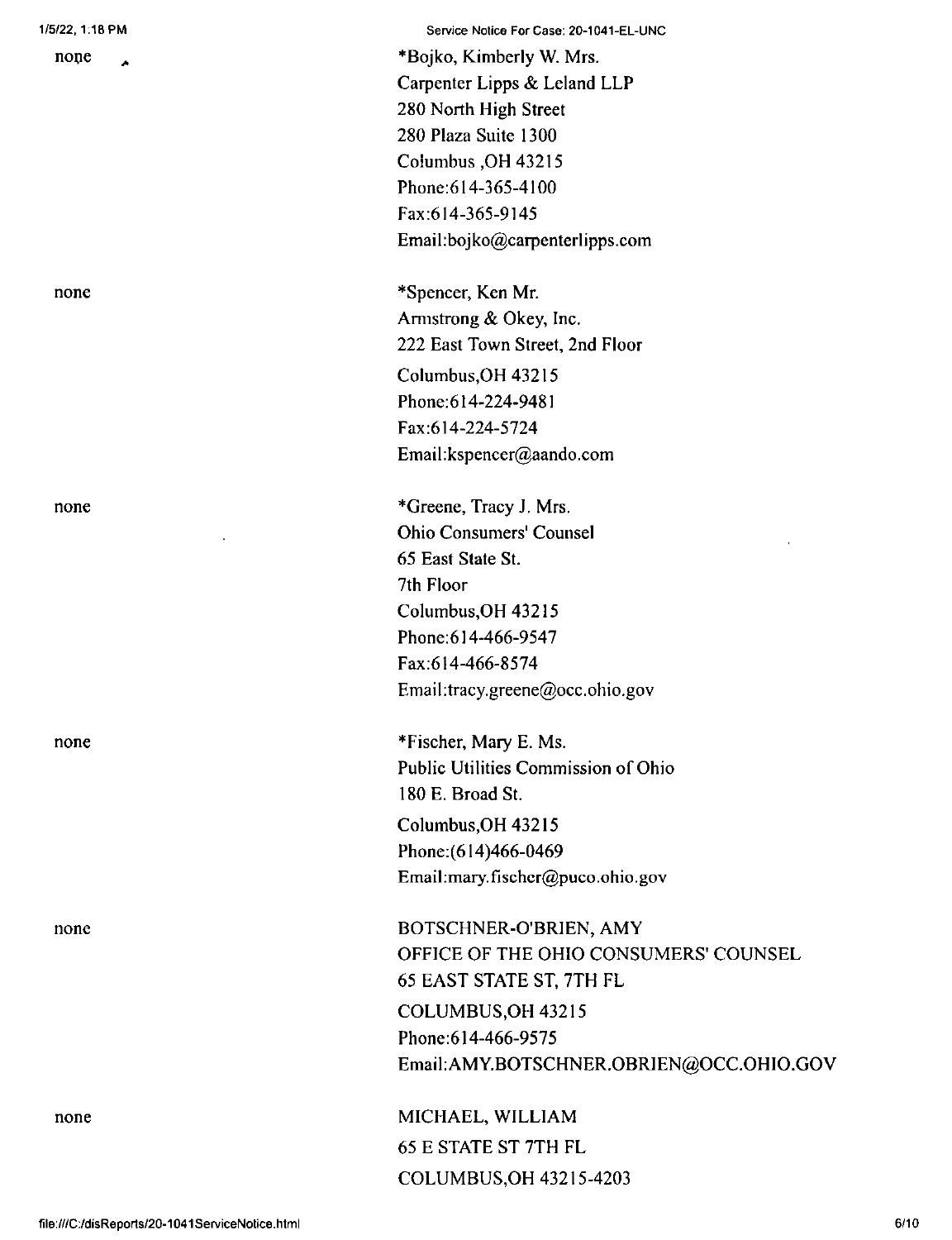$\bullet$ 

 $\bar{\mathbf{r}}$ 

none

none

none

none

none

Service Notice For Case: 20-1041-EL-UNC

Phone:614-466-1291 Email: WILLIAM.MICHAEL@OCC.OHIO.GOV

\*ChiIcote, Heather A. Public Utilities Commission of Ohio i 80 East Broad Street Columbus,OH 43215 Phone:(614) 466-0407 Email:heather.chilcote@puco.ohio.gov

\*Weber, Janean R. Ms. Environmental Law & Policy Center 2<sup>1</sup> West Broad Street Sth Floor Columbus,OH 43215 Phone:614-569-3827 Fax:614-569-3827 Emaihjweber@elpc.org

\*Halso, Joseph J Mr. Sierra Club 1536 Wynkoop St. Suite 200 Denver,CO 80202 Phone:(313)590-1720 Email:joe.halso@sierraclub.org

\*Staff, Docketing Docketing i 80 East Broad Street 11th Floor Columbus,OH 43215 Phone:614-466-4095 Fax:614-466-0313 Email:docketing@puco.Ohio.gov

\* Pritchard, Matthew R. Mr. McNees Wallace & Nurick 21 East State Street 17th Floor Columbus,OH 43215 Phone:614-719-2840 Fax:614-469-4653 Email:mpritchard@mcneeslaw.com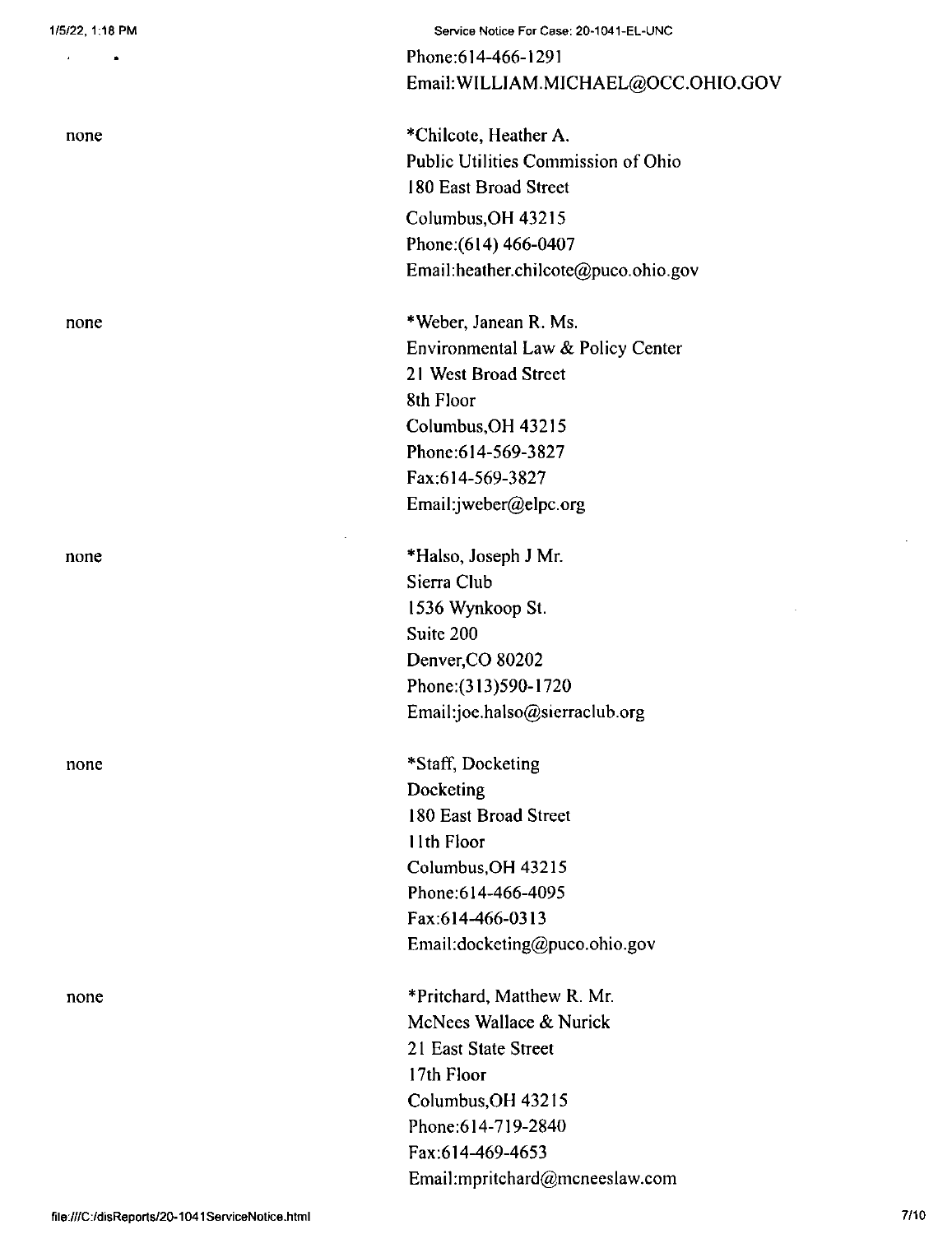| ä.<br>$\bullet$                        |                                                  |
|----------------------------------------|--------------------------------------------------|
| none                                   | *Kurtz, Michael L. Mr.                           |
|                                        | Boehm, Kurtz & Lowry                             |
|                                        | 36 E. Seventh St.,<br><b>Suite 1510</b>          |
|                                        |                                                  |
|                                        | Cincinnati, OH 45202                             |
|                                        | Phone: (513)421-2255                             |
|                                        | Fax:(513)421-2764<br>Email:mkurtz@bkllawfirm.com |
|                                        |                                                  |
| none                                   | IRELAND, D. JEFFREY                              |
|                                        | FARUKI IRELAND COX RHINEHAT & DUSING PPL         |
|                                        | 110 N MAIN ST, STE 1600                          |
|                                        | <b>FIDELITY PLAZA</b>                            |
|                                        | DAYTON OH 45402                                  |
|                                        | Phone: 937-227-3747                              |
| none                                   | *Fleisher, Madeline Ms.                          |
|                                        | 1580 Barrington Road                             |
|                                        | Upper Arlington, OH 43221                        |
|                                        | Phone:857-636-0371                               |
|                                        | Email:mfleisher@dickinsonwright.com              |
| none                                   | *King, Kelli C.                                  |
|                                        | <b>PUCO</b>                                      |
|                                        | 180 E. Broad St.                                 |
|                                        | Columbus OH 43215                                |
|                                        | Phone: (614) 466-0461                            |
|                                        | Email:Kelli.King@puco.ohio.gov                   |
|                                        |                                                  |
| none                                   | ALEXANDER, N. TREVOR                             |
|                                        | BENESCH FRIEDLANDER COPLAN & ARONOFF LLP         |
|                                        | 41 S HIGH ST STE 2600                            |
|                                        | COLUMBUS, OH 43215-6164                          |
|                                        | Phone: 614-223-9363                              |
|                                        | Fax:614-223-9330                                 |
|                                        | Email:TALEXANDER@BENESCHLAW.COM                  |
| <b>OHIO CONSUMERS' COUNSEL</b>         | <b>NONE</b>                                      |
| <b>BRUCE WESTON</b>                    |                                                  |
| <b>65 EAST STATE STREET, 7TH FLOOR</b> |                                                  |
| COLUMBUS, OH 43215                     |                                                  |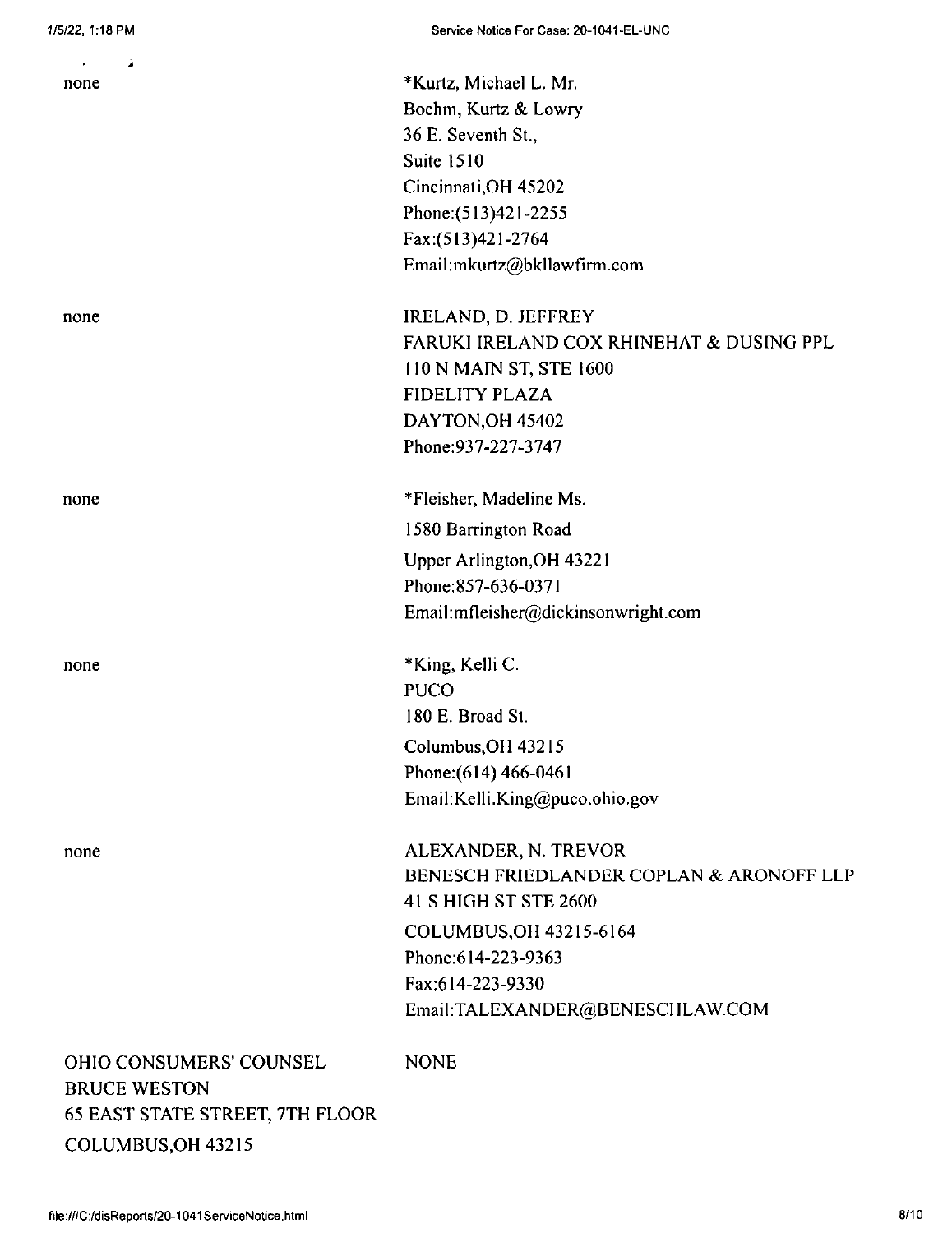$\bar{z}$ 

| <b>INTERVENOR</b>                                      |                                   |  |  |  |
|--------------------------------------------------------|-----------------------------------|--|--|--|
| <b>PARTY OF RECORD</b>                                 | <b>ATTORNEY</b>                   |  |  |  |
| <b>OHIO CONSUMERS' COUNSEL</b>                         | <b>NONE</b>                       |  |  |  |
| <b>ANGELA O'BRIEN</b>                                  |                                   |  |  |  |
| <b>65 EAST STATE STREET, 7TH FLOOR</b>                 |                                   |  |  |  |
| COLUMBUS, OH 43215                                     |                                   |  |  |  |
| Phone: 614-466-9531                                    |                                   |  |  |  |
| Email:ANGELA.OBRIEN@OCC.OHIO.GOV                       |                                   |  |  |  |
| OHIO MANUFACTURERS' ASSOCIATION ENERGY<br><b>GROUP</b> | <b>NONE</b>                       |  |  |  |
| <b>KIMBERLY BOJKO</b>                                  |                                   |  |  |  |
| <b>CARPENTER LIPPS &amp; LELAND LLP</b>                |                                   |  |  |  |
| 280 NORTH HIGH STREET, SUITE 1300                      |                                   |  |  |  |
| COLUMBUS, OH 43215                                     |                                   |  |  |  |
| Phone: 614-365-4100                                    |                                   |  |  |  |
| Email:BOJKO@CARPENTERLIPPS.COM                         |                                   |  |  |  |
| THE KROGER COMPANY                                     | <b>NONE</b>                       |  |  |  |
| ANGELA PAUL WHITFIELD                                  |                                   |  |  |  |
| <b>CARPENTER LIPPS &amp; LELAND LLP</b>                |                                   |  |  |  |
| 280 NORTH HIGH ST STE 1300                             |                                   |  |  |  |
| COLUMBUS, OH 43215                                     |                                   |  |  |  |
| Phone: 614-365-4110                                    |                                   |  |  |  |
| <b>PARTY OF RECORD</b>                                 |                                   |  |  |  |
| <b>PARTY OF RECORD</b>                                 | <b>ATTORNEY</b>                   |  |  |  |
| Honda Development and Manufacturing of<br>America LLC  | <b>NONE</b>                       |  |  |  |
| 24000 Honda Parkway                                    |                                   |  |  |  |
| Marysville, OH 43040                                   |                                   |  |  |  |
| Phone: 937-642-5000                                    |                                   |  |  |  |
| OHIO MANUFACTURERS ASSOCIATION<br><b>ENERGY GROUP</b>  | WYGONSKI, JONATHAN                |  |  |  |
| <b>JONATHAN WYGONSKI</b>                               | CARPENTER LIPPS & LELAND L.L.P.   |  |  |  |
| 280 PLAZA, SUITE 1300                                  | 280 NORTH HIGH STREET, SUITE 1300 |  |  |  |
| COLUMBUS, OH 43215                                     | COLUMBUS, OHIO 43215              |  |  |  |

Phone:6I43654124